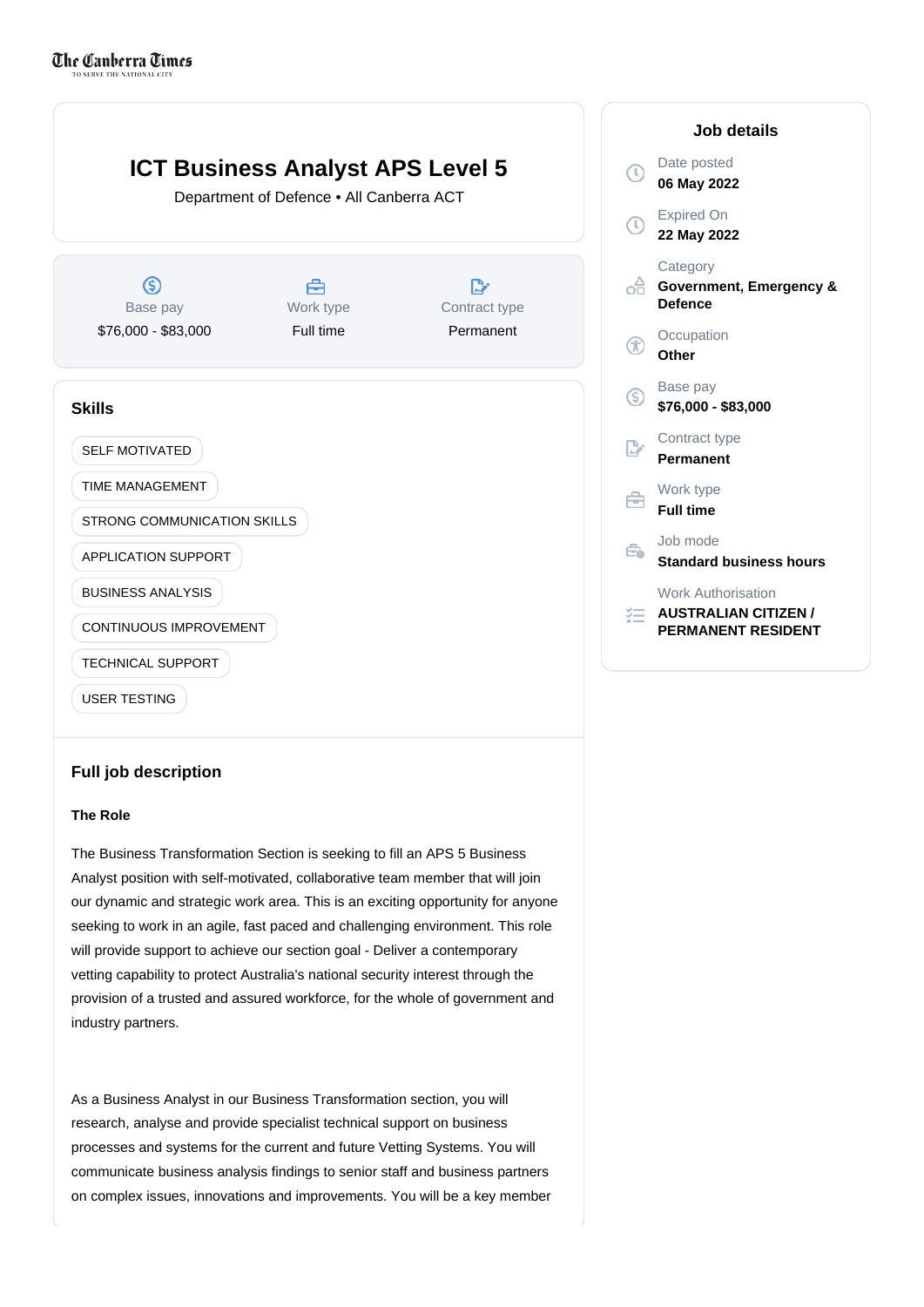of our system testing team, through a business lens you will be reviewing systems tests, coordinating user testing and conducting business verification testing. Working in a collaborative team environment, you will share your expertise with others to support team priorities and deliverables in alignment with project goals.

This role presents a unique and exciting opportunity, being a member of an Integrated Project Team (featuring members from different parts of Defence, an Industry Prime Systems Integrator and an Industry Organisational Change partner), responsible for delivering a critical whole of Government ICT transformation.

## **About our Team**

The Australian Government Security Vetting Agency (AGSVA) is the central vetting agency for the Australian Government and conducts security clearance assessments for federal, state and territory agencies. The Business Transformation Section is responsible for the Vetting Transformation project, which will transform AGSVA's current operating model and business processes, supported by a new ICT system. The Section also manages the current eVetting system, reporting, investigating and analysing information from the eVetting system, and business improvement activities.

## **Our Ideal Candidate**

AGSVA's Business Transformation Section is seeking enthusiastic and motivated individuals to join our team. To be successful in the role you will need to be a dynamic team member who can actively build relationships with stakeholders to solve problems and influence change whilst always striving for continuous improvement. You will be able to actively engage in an integrated work environment and be strategic in your thinking and planning.

Ideal candidate will have:

- Excellent time management with the ability to meet deadlines.
- Strong communication skills both written and oral.
- Relevant technical skills and experience including application support, testing and basic architecture/infrastructure knowledge.
- Passion for working in a high performing team, willingness to be collaborative and flexible in a diverse and integrated environment.
- An innovative approach to your work that applies holistic thinking and continuous improvement of business processes; and
- A high degree of self-motivation and a positive attitude to transformation.